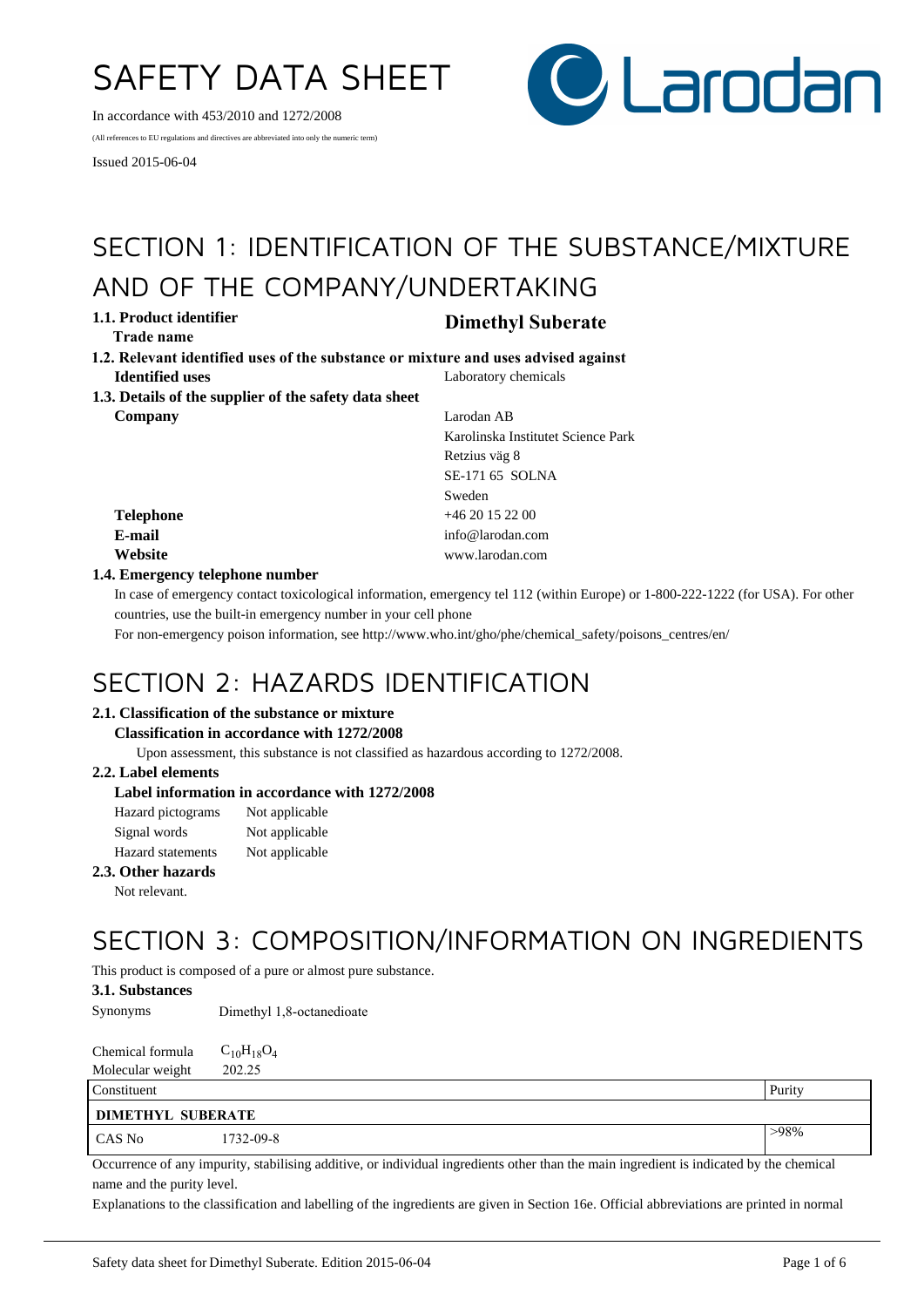font. Text in italics are specifications and/or complement used in the calculation of the hazards of this mixture, see Section 16b

## SECTION 4: FIRST AID MEASURES

## **4.1. Description of first aid measures**

### **Generally**

In case of concern, or if symptoms persist, call doctor/physician.

## **Upon breathing in**

Inhalation of fumes from heated product: let the injured rest at a warm place with fresh air. Contact the doctor if symptoms persist.

### **Upon contact with the eyes**

As a precaution, rinse the eye thoroughly with water; If symptoms occur, call a doctor/physician.

#### **Upon skin contact**

Normal washing of the skin is considered sufficient; If nevertheless symptoms do occur, contact a physician. Remove contaminated clothes.

#### **Upon ingestion**

Flush nose, mouth and throat with water.

Upon ingestion of larger amounts, consult a doctor/physician.

## **4.2. Most important symptoms and effects, both acute and delayed**

Ingestion of large amounts of the product may cause nausea and vomiting.

## **4.3. Indication of any immediate medical attention and special treatment needed**

Symptomatic treatment.

## SECTION 5: FIRE-FIGHTING MEASURES

## **5.1. Extinguishing media**

## **Recommended extinguishing agents**

Extinguish with materials intended for the surrounding fire.

#### **Unsuitable extinguishing agents**

Among common extinguishing agents there are none that are overtly unsuitable.

## **5.2. Special hazards arising from the substance or mixture**

Produces fumes containing harmful gases (carbon monoxide and carbon dioxide) when burning. The product is not hazardous in the flammable sense.

## **5.3. Advice for fire-fighters**

In case of fire use a respirator mask.

#### Wear full protective clothing.

Protective measures should be taken regarding other material at the site of the fire.

## SECTION 6: ACCIDENTAL RELEASE MEASURES

## **6.1. Personal precautions, protective equipment and emergency procedures**

Use recommended safety equipment, see section 8.

Note that there is a risk of slipping if product is leaking/spilling.

## **6.2. Environmental precautions**

At amounts considered in this case, the product may be released into the natural environment without serious environmental consequences. Large emissions should however be reported to the emergency services and the Environment Agency.

## **6.3. Methods and material for containment and cleaning up**

Small spills can be wiped up with a cloth or similar. Then flush the spill site with water. Larger spills should first be covered with sand or earth and then be collected. Collected material should be disposed according to Section 13.

## **6.4. Reference to other sections**

See section 8 and 13 for personal protection equipment and disposal considerations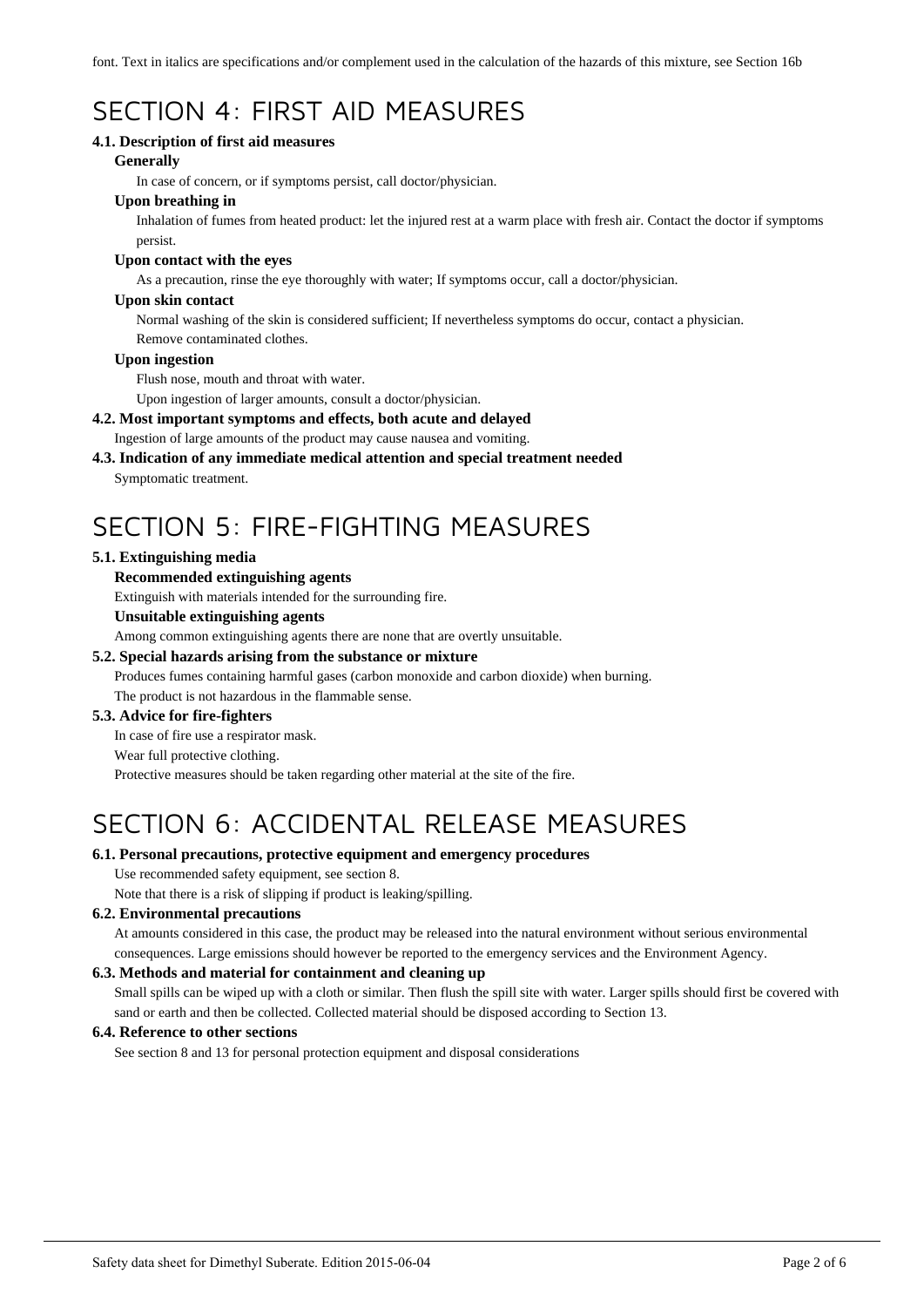## SECTION 7: HANDLING AND STORAGE

## **7.1. Precautions for safe handling**

Read and follow the manufacturer's instructions. Avoid spillage, inhalation and contact with eyes and skin. Keep well closed.

The usual precautions for handling chemicals should be observed.

## **7.2. Conditions for safe storage, including any incompatibilities**

Store in dry and cool area.

Store in a ventilated space.

## **7.3. Specific end uses**

See identified uses in Section 1.2.

# SECTION 8: EXPOSURE CONTROLS/PERSONAL

## PROTECTION

## **8.1. Control parameters**

## **8.1.1. National limit values, United Kingdom**

All ingredients (cf. Section 3) lack occupational exposure limit values.

## **8.2. Exposure controls**

In terms of minimizing risks, no special attention is needed for this product besides the general obligations that follow EU directive 89/391 and national occupational legislation.

Eye protection is not necessary during normal use.

Protective gloves are normally not needed due to the properties of this product, but may be necessary for other reasons, e.g.

mechanical risks, temperature conditions or microbiological risks.

Special measures for protection of the skin are necessary only in rare working situations. In case of doubt, consult occupational expertise. Show this safety data sheet.

Protective breathing equipment should only be required in extreme work-situations. Consult the manufacturer if this is the case. For limitation of environmental exposure, see Section 12.

## SECTION 9: PHYSICAL AND CHEMICAL PROPERTIES

## **9.1. Information on basic physical and chemical properties**

| a)             | Appearance                                   | Form: liquid                        |
|----------------|----------------------------------------------|-------------------------------------|
|                |                                              | Colour: Not applicable              |
|                | b) Odour                                     | Not applicable                      |
| c)             | Odour threshold                              | Not applicable                      |
|                | d) pH                                        | Not applicable                      |
|                | e) Melting point/freezing point              | $-3.1$ °C                           |
| f)             | Initial boiling point and boiling range      | 268 °C                              |
| g)             | Flash point                                  | Not applicable                      |
| h)             | Evaporation rate                             | Not applicable                      |
| $\mathbf{i}$   | Flammability (solid, gas)                    | Not applicable                      |
| $\overline{1}$ | Upper/lower flammability or explosive limits | Not applicable                      |
| k)             | Vapour pressure                              | Not applicable                      |
| $\bf{D}$       | Vapour density                               | Not applicable                      |
|                | m) Relative density                          | Not applicable                      |
| n)             | Solubility                                   | Solubility in water: Not applicable |
| O)             | Partition coefficient: n-octanol/water       | Not applicable                      |
| p)             | Auto-ignition temperature                    | Not applicable                      |
| q)             | Decomposition temperature                    | Not applicable                      |
| r)             | Viscosity                                    | Not applicable                      |
| S)             | Explosive properties                         | Not applicable                      |
| t)             | Oxidising properties                         | Not applicable                      |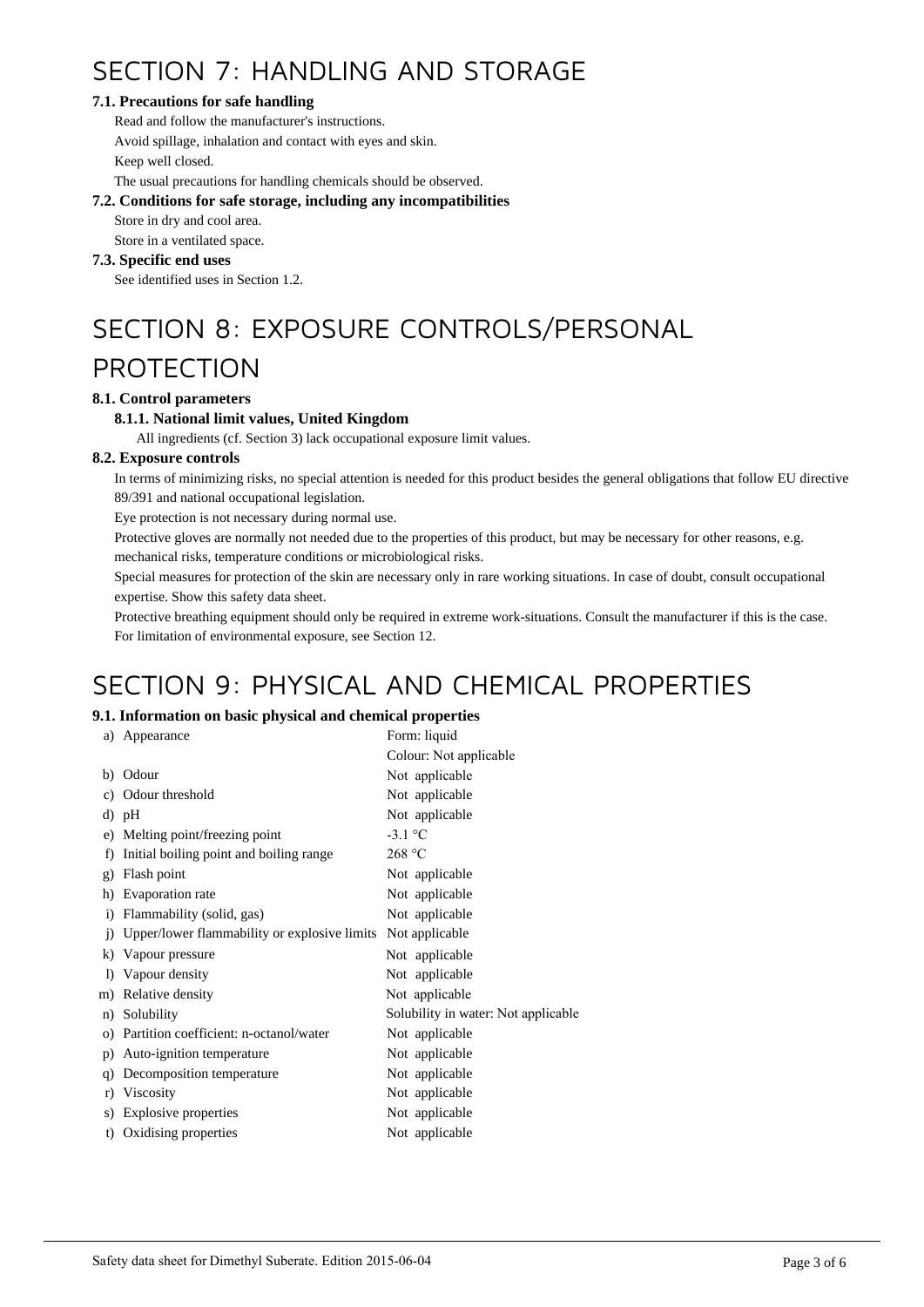## **9.2. Other information**

No data available

## SECTION 10: STABILITY AND REACTIVITY

## **10.1. Reactivity**

The product contains no substances which can lead to hazardous reactions at normal use.

## **10.2. Chemical stability**

The product is stable at normal storage and handling conditions.

#### **10.3. Possibility of hazardous reactions**

Not indicated

## **10.4. Conditions to avoid**

Not indicated

## **10.5. Incompatible materials**

Avoid contact with oxidizers.

## **10.6. Hazardous decomposition products**

Carbon monoxide (CO), carbon dioxide (CO2) and harmful and irritating substances.

## SECTION 11: TOXICOLOGICAL INFORMATION

## **11.1. Information on toxicological effects**

## **General or unspecific toxicity**

The product is not classified as toxic.

#### **Acute effects**

Not classified as an acutely toxic substance.

### **Harmfulness**

The product is not classified as harmful to health.

## **Repeated dose toxicity**

No chronic effects have been reported for this product.

#### **Carcinogenicity**

No carcinogenic effects have been reported for this product.

#### **CMR effects**

No mutagenic or reproductive toxic effects have been reported for this substance.

#### **Sensibilisation**

Not sensitising.

## **Corrosive and irritating effects**

The product is not corrosive. Minor irritation may arise for persons who are prone/susceptible.

#### **Synergism and antagonism**

No information is available.

#### **Effect on judgement and other psychological effects**

Does not affect the judgement.

#### **Relevant toxicological properties**

**Dimethyl Suberate** No data

## SECTION 12: ECOLOGICAL INFORMATION

## **12.1. Toxicity**

## **Dimethyl Suberate**

No ecological damage is known or expected in the event of normal use.

## **12.2. Persistence and degradability**

The components of the product degrades in the natural environment. Not applicable

### **12.4. Mobility in soil**

The product is not soluble in water and will spread on aquatic surfaces.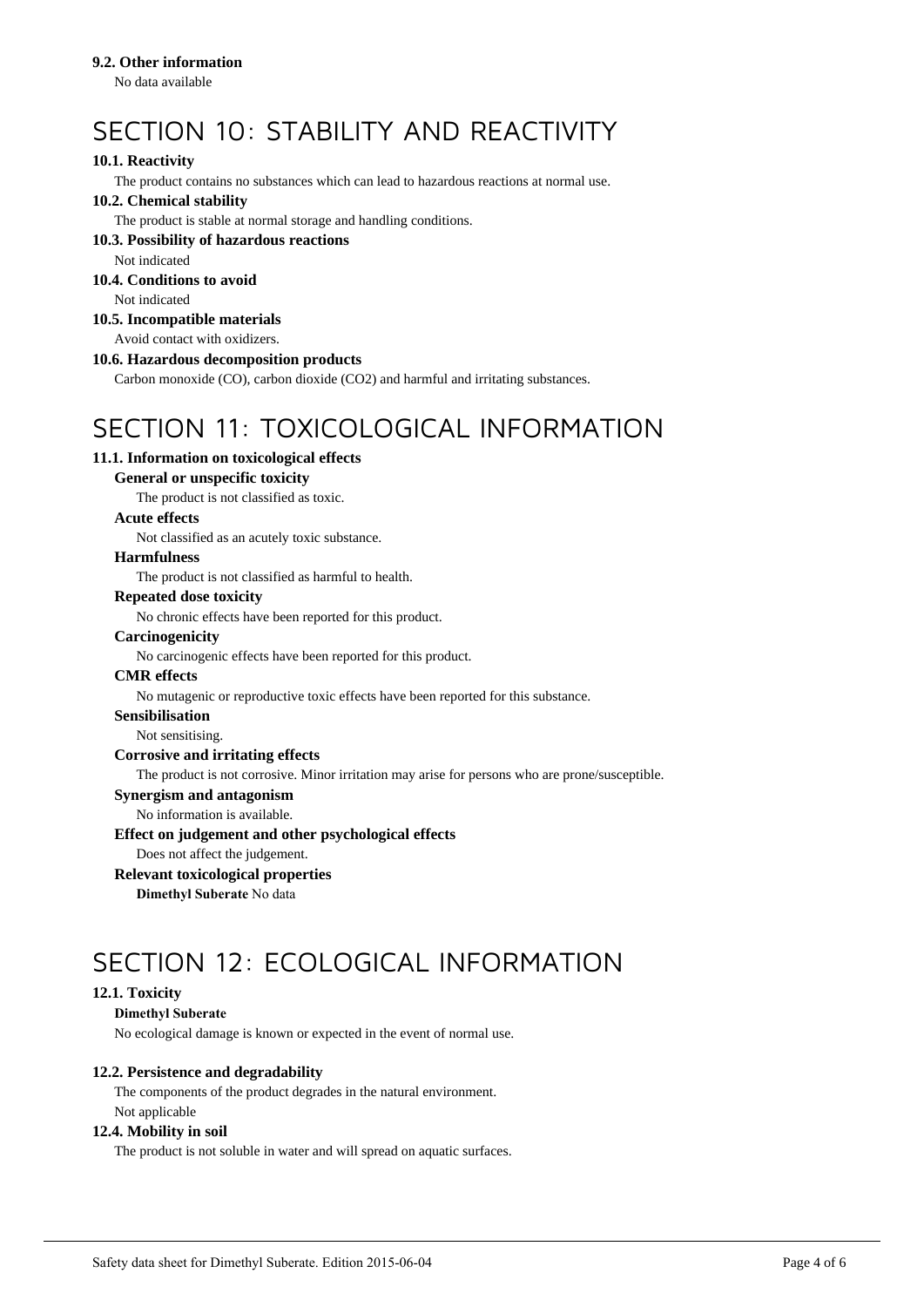## **12.5. Results of PBT and vPvB assessment**

No chemical safety report has been executed.

## **12.6. Other adverse effects**

Not indicated

## SECTION 13: DISPOSAL CONSIDERATIONS

## **13.1. Waste treatment methods**

## **Waste handling for the product**

The product is not classified as hazardous waste. Also take local regulations for dealing with waste into account. Avoid discharge into sewers. **Recycling of the product**

This product is not usually recycled. Send to landfill.

## **Transportation of waste**

Waste class J(0) - Does not have adverse effects on health or the environment.

## SECTION 14: TRANSPORT INFORMATION

This product is only supposed to be transported by road or railway and just the transport regulations ADR/RID thus apply. If other means of transport are to be used, contact the publisher of this safety data sheet.

## **14.1. UN number**

Not classified as dangerous goods

**14.2. UN proper shipping name**

Not applicable

**14.3. Transport hazard class(es)**

Not applicable

**14.4. Packing group**

Not applicable

**14.5. Environmental hazards**

Not applicable

- **14.6. Special precautions for user** Not applicable
- **14.7. Transport in bulk according to Annex II of MARPOL73/78 and the IBC Code** Not applicable

## SECTION 15: REGULATORY INFORMATION

**15.1. Safety, health and environmental regulations/legislation specific for the substance or mixture** Not applicable.

## **15.2. Chemical safety assessment**

Assessment and chemical safety report in accordance with 1907/2006 Annex I has not yet been performed.

## SECTION 16: OTHER INFORMATION

#### **16a. Indication of where changes have been made to the previous version of the safety data sheet Revisions of this document**

This is the first version.

## **16b. Legend to abbreviations and acronyms used in the safety data sheet**

## **Full texts for Hazard Class and Category Code mentioned in section 3**

*No phys haz* Non-assigned physical hazard

*No environmental hazard* Not classified as being environmentally hazardous

## **Explanations of the abbreviations in Section 14**

ADR European Agreement concerning the International Transport of Dangerous Goods by Road

RID Regulations concerning the International Transport of Dangerous Goods by Rail